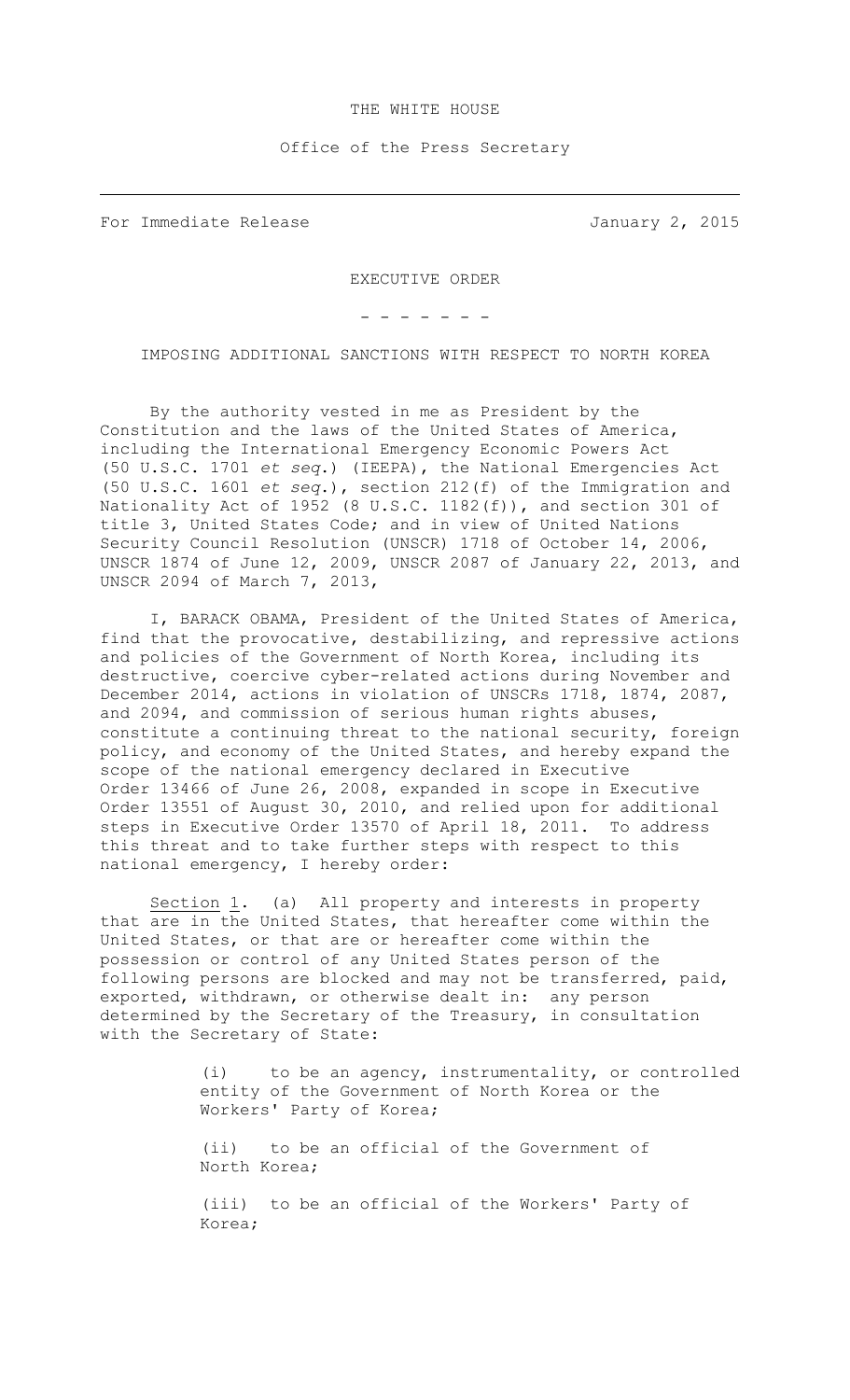(iv) to have materially assisted, sponsored, or provided financial, material, or technological support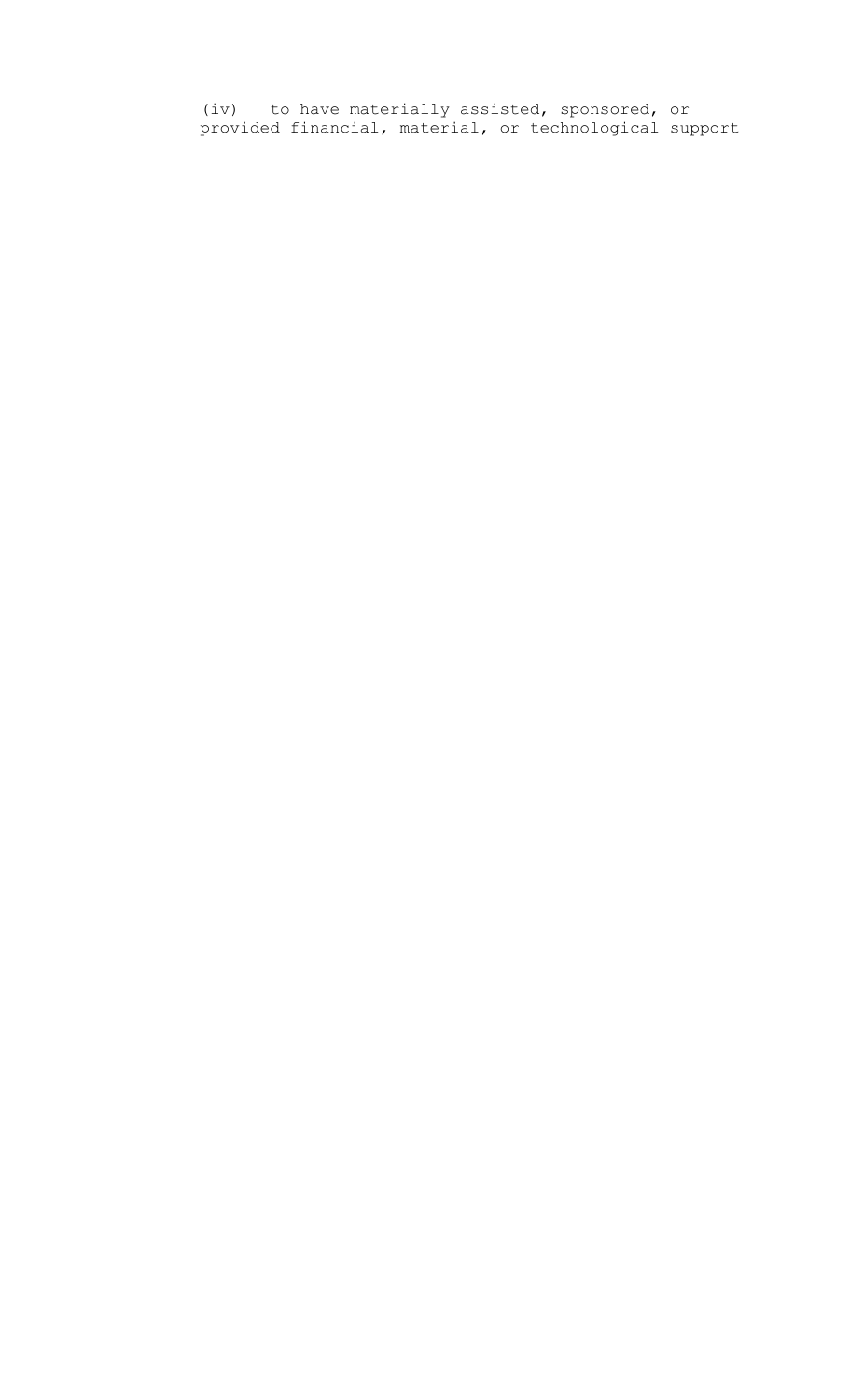for, or goods or services to or in support of, the Government of North Korea or any person whose property and interests in property are blocked pursuant to this order; or

(v) to be owned or controlled by, or to have acted or purported to act for or on behalf of, directly or indirectly, the Government of North Korea or any person whose property and interests in property are blocked pursuant to this order.

(b) The prohibitions in this order apply except to the extent provided by statutes, or in regulations, orders, directives, or licenses that may be issued pursuant to this order, and notwithstanding any contract entered into or any license or permit granted prior to the effective date of this order.

Sec. 2. I hereby determine that the making of donations of the type of articles specified in section 203(b)(2) of IEEPA (50 U.S.C. 1702(b)(2)) by, to, or for the benefit of any person whose property and interests in property are blocked pursuant to section 1 of this order would seriously impair my ability to deal with the national emergency declared in Executive Order 13466, and I hereby prohibit such donations as provided by section 1 of this order.

Sec. 3. The prohibitions in this order include but are not limited to:

(a) the making of any contribution or provision of funds, goods, or services by, to, or for the benefit of any person whose property and interests in property are blocked pursuant to this order; and

(b) the receipt of any contribution or provision of funds, goods, or services from any such person.

Sec. 4. I hereby find that the unrestricted immigrant and nonimmigrant entry into the United States of aliens determined to meet one or more of the criteria in section 1(a) of this order would be detrimental to the interests of the United States, and I hereby suspend entry into the United States, as immigrants or nonimmigrants, of such persons. Such persons shall be treated as persons covered by section 1 of Proclamation 8693 of July 24, 2011 (Suspension of Entry of Aliens Subject to United Nations Security Council Travel Bans and International Emergency Economic Powers Act Sanctions).

Sec. 5. (a) Any transaction that evades or avoids, has the purpose of evading or avoiding, causes a violation of, or attempts to violate any of the prohibitions set forth in this order is prohibited.

(b) Any conspiracy formed to violate any of the prohibitions set forth in this order is prohibited.

Sec. 6. For the purposes of this order:

(a) the term "person" means an individual or entity;